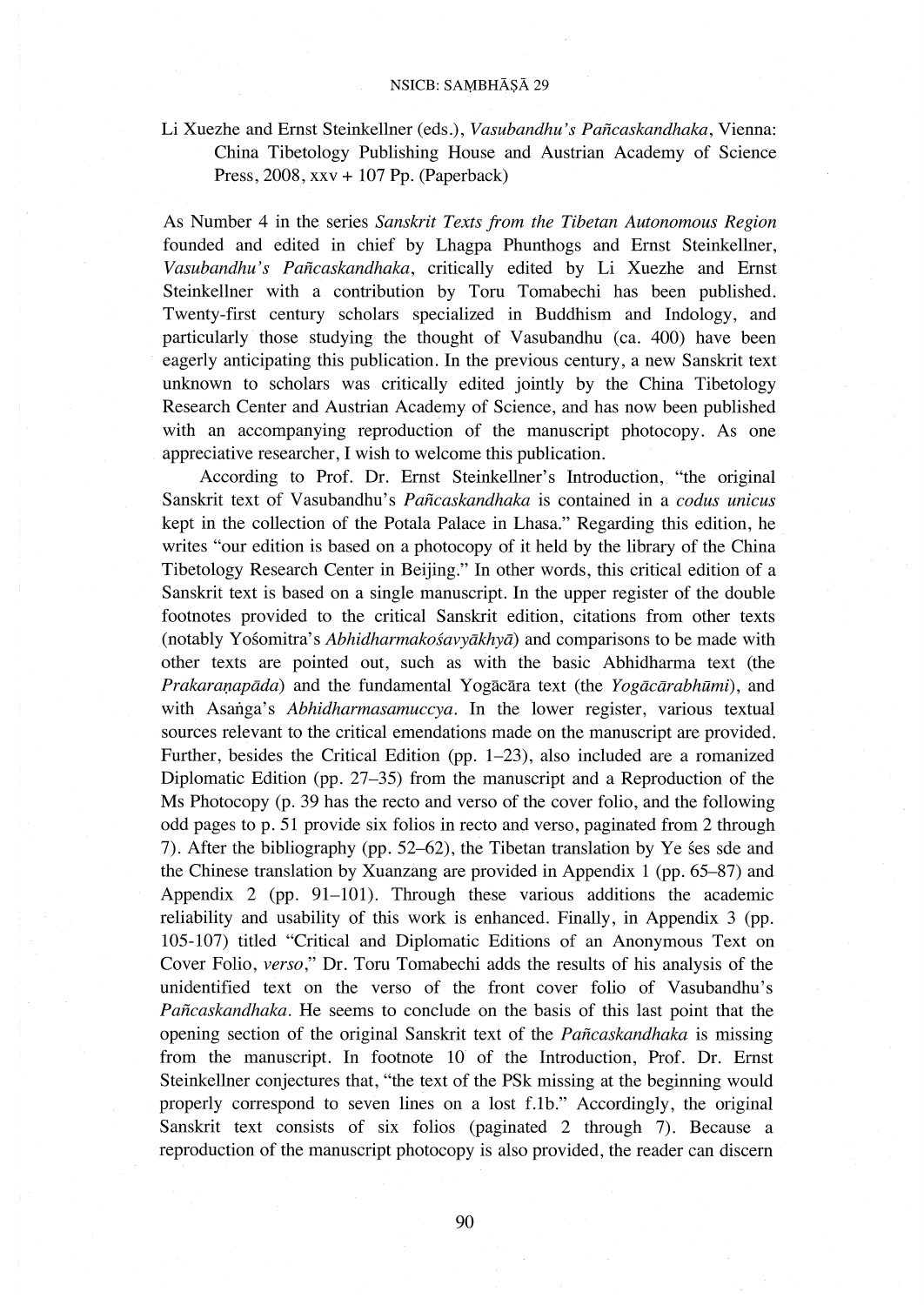that at least two hands were involved in the copying of the manuscript. The script is early 12th century Nevari.

This reviewer wishes to make this review a brief one. In actuality, I am planning to philologically analyze this book in the near future and publish those results. When analyzing a work of Vasubandhu, or in the present case, when emending such a work, regarding the technical terms used by Vasubandhu there is the need to consider whether the context is that of Abhidharma or Vijfiaptimatra. I believe that it is necessary in this case to consider the sequence in which he wrote his works; therefore, I wish to submit just one personal view below. That is to say, among the results of the present edition of the *Paftcaskandhaka,* regarding the passage defining *vijftana,* a different reading other than what the editor has provided may be possible. Specifically, I feel that the actual manuscript reading of Vasubandhu's original technical terminology in the *Paftcaskandhaka* may be somewhat (unlike the manuscript, without the *anusvara)* more appropriate. By supplying the details below, I hope to fulfill my responsibilities as a reviewer.

Critical Edition §5, the preamble is as follows.

*vijñānam katamat |*<sup>1</sup> *ālambanavijñaptih*\*<sup>1</sup> /<sup>m</sup> *cittam mano 'pi tat* <sup>m</sup> / footnote 1: Cf. AS 12,8ff; AK 1.16a; cf. SCHMITHAUSEN 1987: note 610 footnote m: Cf. SBh II 108,19; AK 2.34ab'

footnote \*: alambanavijfiaptil) em. (V48b3f; dmigs pa rnam par rig paT): ālambanam prati vijñaptih Ms (cf. visayam visayam prati vijñaptih AKBh 11,7)

Regarding the editors' emended reading *alambana-vijñaptih*\* and the underlying understanding, this reviewer wishes to propose the reading *alambanaprativijñaptih* as it is in the manuscript (but without the *anusvara*). Considering the Sanskrit text, with a phrase *(cittam mano 'pi tat)* ending in the demonstrative pronoun *tat*, rather than a nominal sentence *(alambanam prati vijñaptih)*, a single technical term such as *ālambana-vijñaptiḥ* or *ālambana-prativijñaptiḥ* would, from a stylistic point of view, seem more elegant. Furthermore, Vasubandhu's use of terms can be analyzed in the following manner based on a consideration of the sequence of his texts.

First, I number his works from (1) to (5) on the basis of their relative dates of composition. As a philological reference, in the work referenced above as SCHMITHAUSEN 1987 (Lambert Schmithausen, *Alayavijfiana. On the Origin and the Early Development of a Central Concept of Yogacara Philosophy, Part I: Text, Part II: Notes, Bibliography and Indexes,* Tokyo: The International Institute for Buddhist Studies, 1987, repr. 2007), the textual sources indicated in notes 610 and 625 are exhaustive. If anything could be added to them, it would be citations from (4) below. For details refer to MUROJI G. Yoshihito, *Vasubandhus*  Interpretation des Pratītyasamutpāda: Eine kritische Bearbeitung der Pratītyasamutpādavyākhyā (Samskāra- und Vijñānavibhanga), Stuttgart 1993 (abbreviated as MUROJI 1993).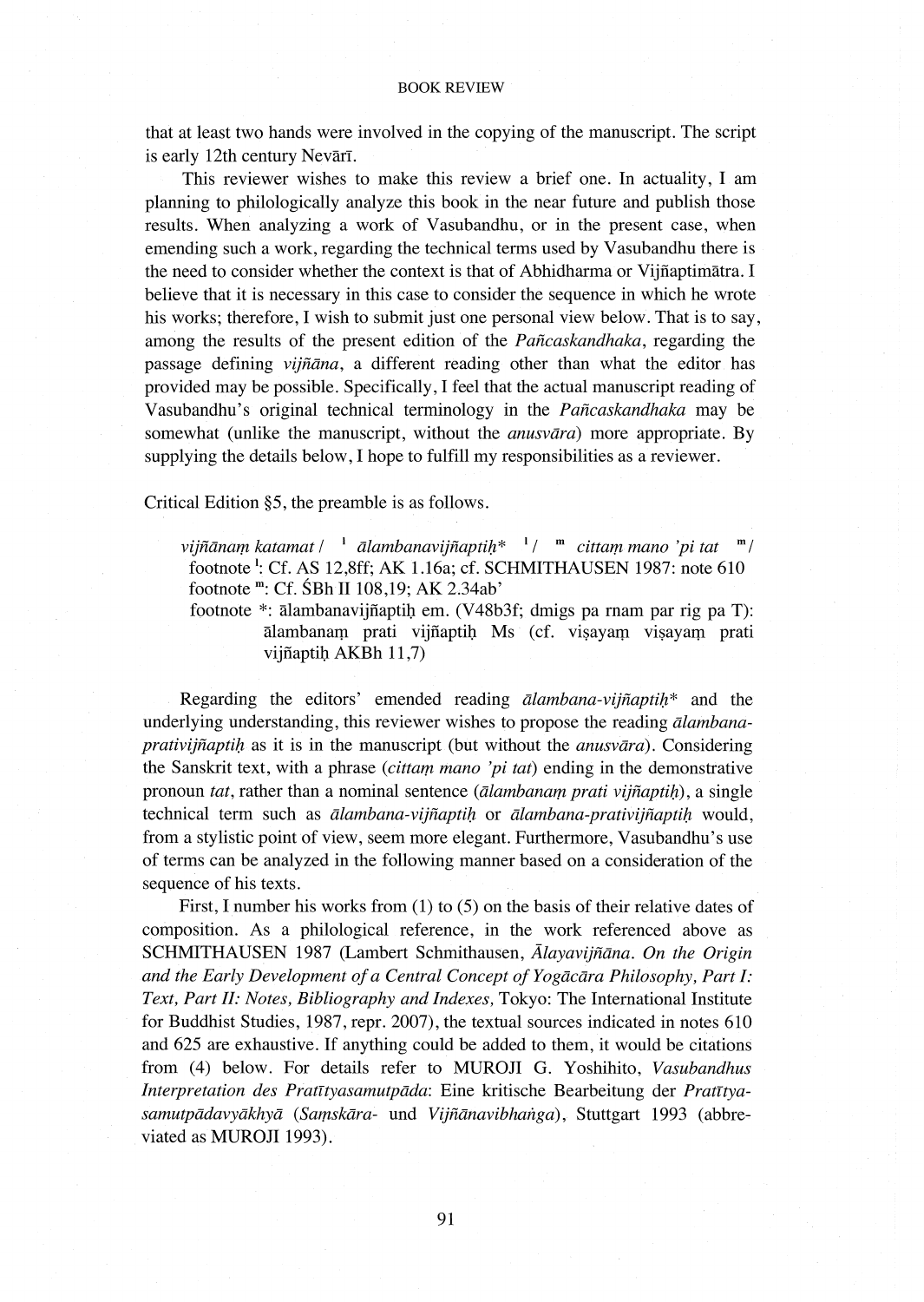### NSICB: SAMBHĀSĀ 29

After writing his representative work (1) the *Abhidharmakośabhāṣya* (AKBh), Vasubandhu wrote at least (2) the *Vyakhyayukti,* (3) the *Karmasiddhi*  (KS), and (4) the *Pratztyasamutpadavyakhya* (PSVy) in that sequence, followed by (5) the *Pañcaskandhaka* (PSk). (This point is discussed in detail in my "Vasubandhu's Understanding of *Vijñāna*: Centering on the *Pañcaskandhaka*," in *Abhidharma and Indian Thought, Essays in honor of Professor Doctor Junsho Kato on His Sixtieth Birthday,* Tokyo: Shunjilsha, 2000, pp. 167-180. [in Japanese]) Among these works, first the definition of *vijiiana* in AKBh is as follows.

(1) AKBh: *"vi\$ayam vi\$ayam prati vijiiaptir upalabdhir vijiianaskandha ity ucyate." (Abhidharmakosabha\$yam of Vasubandhu,* P. Pradhan second ed., Patna 1975, p. 11, 11.6-7 ad Abhidhannakosa Chap. I, 16a: *vijiianam*   $prativij\tilde{n}aptih.$ )

This definition assumes the conceptual group including *indriva*, *visaya*, and *vijñāna*. In this sense of conforming to the orthodox teachings of the Vaibhasika/ Sarvastivadins, it is a definition within the philosophical context of Abhidharma thought. In text (2), regarding the *agama* he had at hand, which is to say the various rational proofs for commenting on the transmitted sayings of the Buddha, he provides specific quotations, and afterwards in the sequence (3) (4) and (5) he discusses the fundamental Buddhist topics of karma, *pratrtyasamutpada,* and *pañcaskandha* and develops them into treatises *(prakarana)*.

In KS he cites for the first time in his works the name of a Mahayana siltra. Specifically, from the *Samdhinirmocanasatra* he quotes a *gatha* containing the word *adana-vijiiana* as a siltra source or proof *(agama)* for *alaya-vijiiana.* It is well known that the *Samdhinirmocanasutra* gives the first citation of the term *vijiiaptimatra* in a Mahayana siltra, as given below. Only the Tibetan and Chinese translations are extant (the underlined translation of Xuanzang corresponds to the Tibetan and the reconstructed Sanskrit).

*gzugs briian de rnam par rig pa tsam du zad pa'i phyir* I *byams pa rnam par ses pa ni dmigs pa rnam par rig pa tsam gyis rab tu phye ba yin no źes nas bsad do* II (\* *vijiiaptimatratvat tasya pratibimbasya. alambanavijiiaptimatra-prabhavitam Maitreya maya vijiianam uktam.* \*)

「慈氏菩薩復白佛言、『世尊、諸毘缽舍那三摩地所行影像、彼與此心、當言有異當 言無異。』佛告慈氏菩薩曰、『善男子、當言無異。何以故、由彼影像唯是識故。善 男子、我說識所縁唯識所現故。』J (Xuanzang translation, T 676:16.698a27-b2)

For the reconstructed Sanskrit in the parentheses see SCHMITHAUSEN 1987, note 625. For an interpretation of this passage see Noritoshi ARAMAKI: "Toward an Understanding of the Vijfiaptimatrata," in *Wisdom, Compassion, and the Search for Understanding,* Honolulu: University of Hawai'i Press, 2000, p. 48, pp. 55-56.

In this passage, the term *vijñaptimātra* is used twice. First, in \**vijñaptimātratvāt*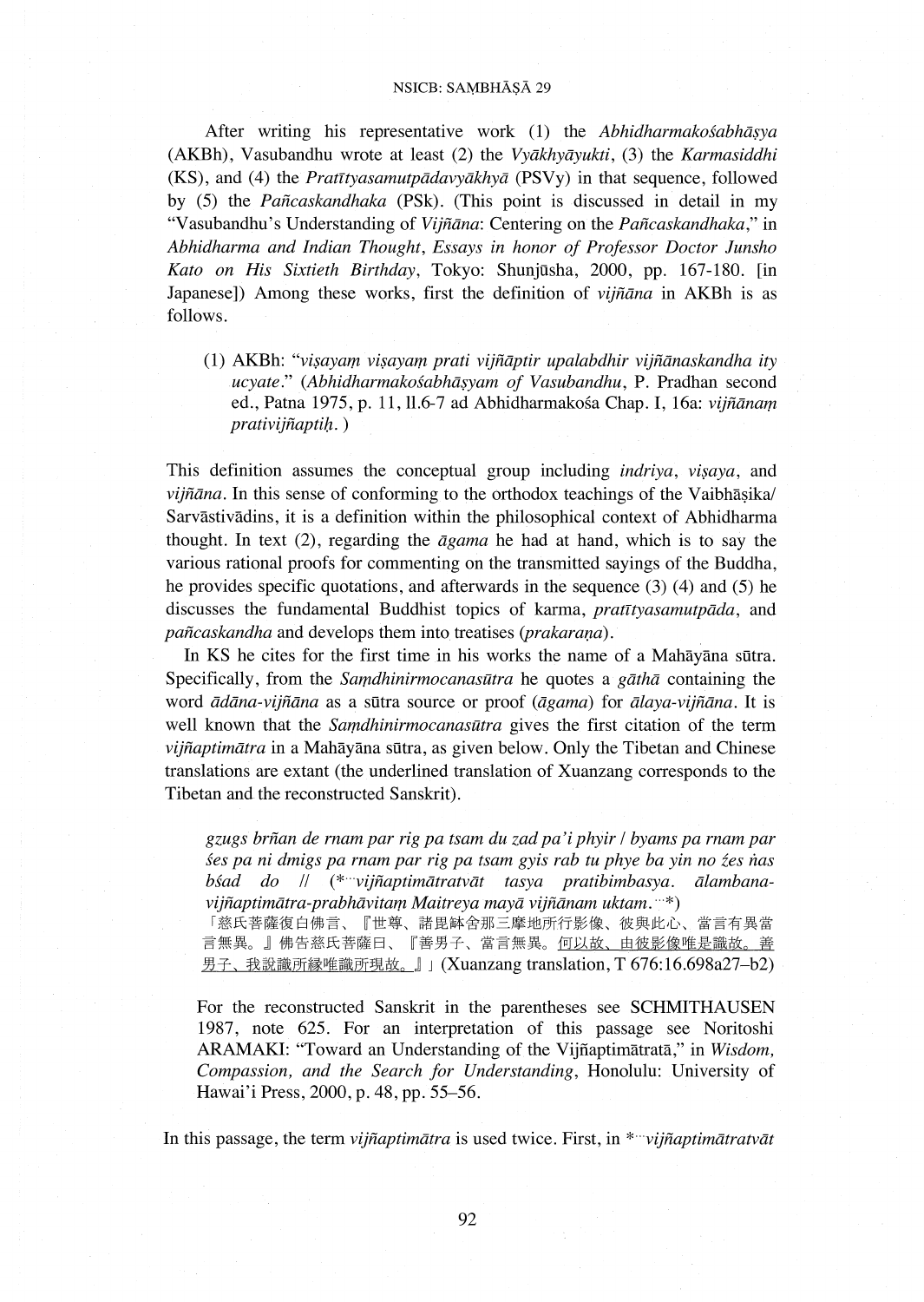#### BOOK REVIEW

*tasya pratibimbasya* \*, ("the image of the meditative object is [for a person practicing the meditation called *vipasyana]* nothing more than a figure without conceptualization [that is accordingly manifested in consciousness].") it is used to explain the reason. In the second use, it characterizes the image of the object of meditation as the reality of the function of *vijfiana* that is concretely revealed, saying \* *alambana-vijñaptimātra-prabhāvitam* \*. In the sūtra quotation, *pratibimba* is taken as *alambana,* the objective support that is the primary cause of the arising of *vijfiana.* This sutra was without doubt known to Vasubandhu. However, going on to his successive works (4) and (5), Vasubandhu took as the common function of *vijfiana* the idea that the object *(artha)* of *vijfiapti* must be the all *(sarva)* of everything pertaining to the triple world, and did not stop at the new understanding of *vijfiana* as understood in this Mahayana sutra.

Finally, the example in PSVy follows.

(4) PSVy: *"mig gi rnam parses pa gmi se na* I *mig la brten cili gzugs so sor rnam par rig pa ni mig gi rnam par ses pa 'o* I I *de biin du yid kyi rnam par ses pa'i bar du ci rigs par brjod par bya'o* II "(cf. MUROJI 1993, pp. 66-67. However, as pointed out on p. 67, note (i), the word at the end of the *Yogācārabhūmi* quotation, *rūpaprajñaptiḥ*, is a misprint, and *rūpaprativijñaptih* is correct. Considering the passage *caksurvijñānam katamat* / yā *cak:;urasraya rapaprativijfiapti/:t [The Yogacarabhami of Acarya Asmiga,* V. Bhattacharya, Calcutta 1957, p. 4, 1. 6], the opening passage of the above PSVy in Tibetan translation would be \**"cakṣurvijñānaṃ katamat | cakṣur-* $\bar{a}$ *srayā rūpa-prativijñaptih caksur-vijñānam.* \*\*)

In (4) PSVy, taken as preceding  $(5)$  PSk, the characteristic of *caksurvijñana* and the other six *vijñanas* is stipulated as *rūpa-prativijñaptih* and so on. This is the same expression as seen in the *Yogacarabhami,* but is the first appearance in Vasubandhu's sequential works.

Examined in such a sequential way, it is reasonable to posit that the unique terms Vasubandhu uses in (4) PSVy will also be used where *vijfianaskandha* is defined in (5) PSk. In other words, for the opening section of §5 of the Critical Edition, the expression as it is in the manuscript (without *anusvara)* seems appropriate, as follows.

*vijfianam katamat* I *alambanaprativijfiapti/:t* I *cittam mana 'pi tat* I

The term *alambana-prativijfiapti* can be said to be the simplest expression Vasubandhu uses when discussing Vijfiaptimatra. Typical terms used by V asubandhu in the context of Vijfiaptimatra thought appear for the first time regarding *vijfianaskandha* in the *Paficaskandhaka.* 

We await the upcoming revised edition of .Sthiramati's *Paficaskandhaka*vibhāṣā (refer to Dr. Jowita Kramer's essay in *Nagoya Studies in Indian Culture* and Buddhism: Sambhāṣā, Vol. 27). It is anticipated that together with the present publication, research will advance to a further stage. Finally, I wish to thank Mr.